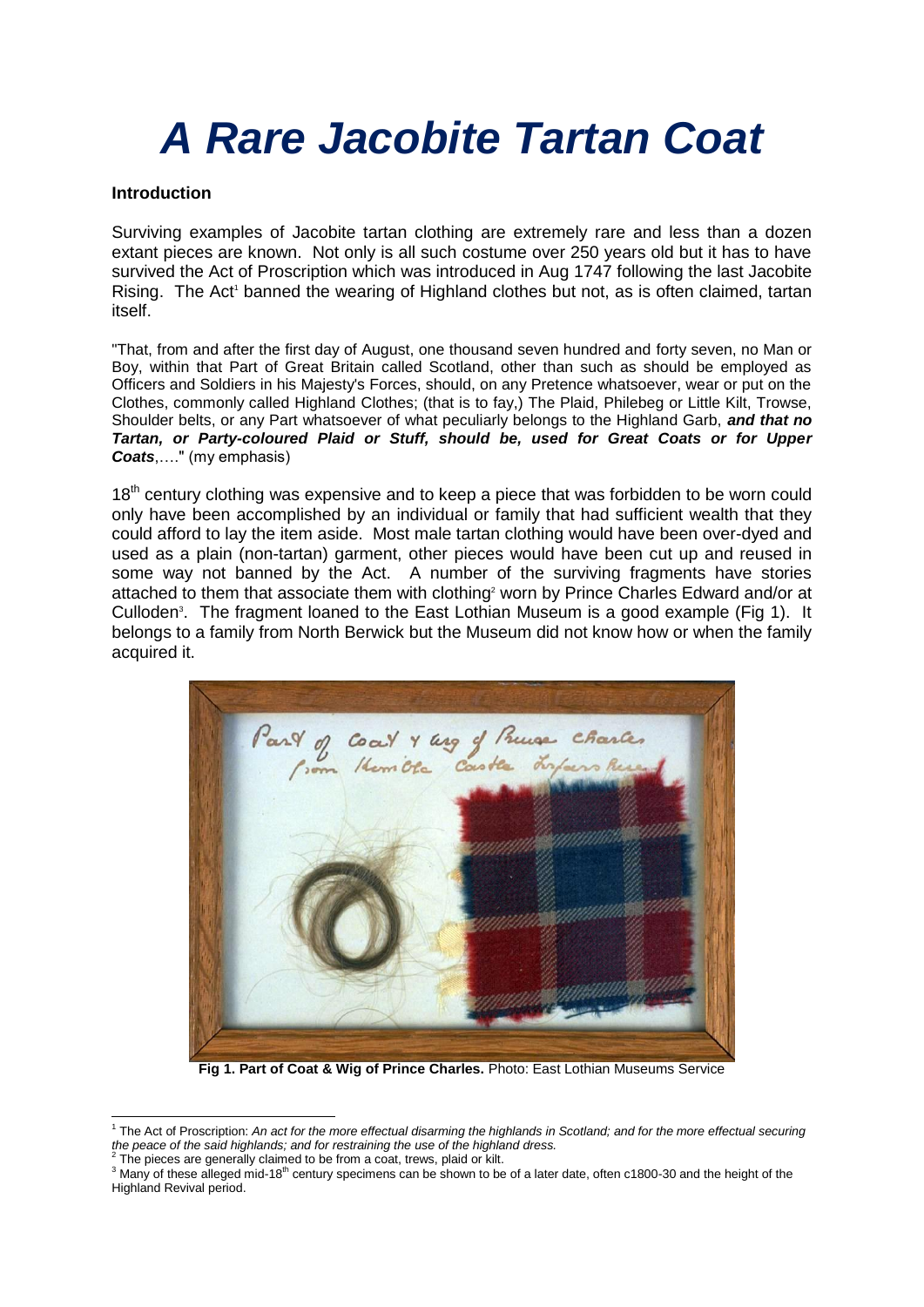## **A Remarkable Discovery**

In researching a reference to an alleged Jacobite era tartan coat the author was able to trace the artefact and arrange to examine it. Initially sceptical that such a piece had survived, and expecting to find a Highland Revival era coat, the reality was quite different. It was immediately obvious that the coat was indeed mid-18<sup>th</sup> century, and remarkably, was obviously the original garment from which the framed piece in North Berwick had been cut (Fig 2).



**Fig 2. Front and rear views of the 18th century tartan coat.** © The Author

### **The Coat**

The style of the coat is typical of mid-18th century Highland coats, both tartan and plain, depicted in portraits of the period. This one has a rounded neckline with no collar, ten cloth covered buttons (probably wooden) closing the front and two large hip pockets with button flaps, each having two real (the outer), and two false button holes. There are no pocket buttons and no evidence on the inside that any were ever attached. However, there are what appear to be the remains of two linen decorative buttons below the false button holes on the left-hand side and it's probable that they were original matched on the right pocket too. Like other coats of the time, this one has three rear vents, one in the centre and one on each side.

In common with other  $18<sup>th</sup>$  century tartan coats, the material is cut square and as opposed to the later fashion of making them with cloth cut on the bias. The matching of the pattern at the pockets and at the rear seam is evidence of the coat having been professionally made. The reinforcing stitching at the top of the rear vent is an intricate detail (Fig 3). Stylistically the coat, especially the length, means that it was probably intended to be worn with trews and for equestrian wear.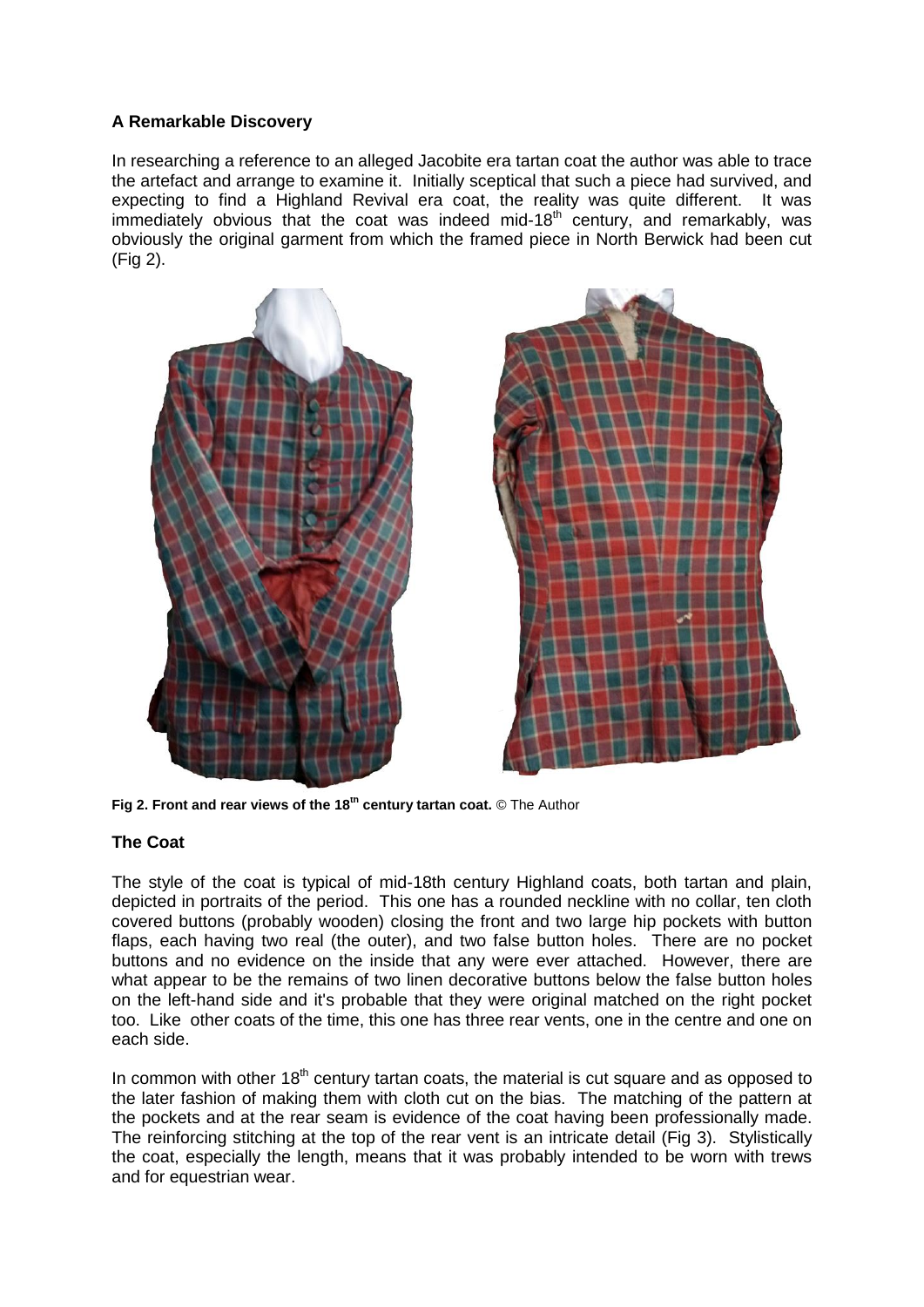

**Fig 3. Re-enforcing stitch at the top of the rear vent. © The Author** 

The coat also appears to have been altered at some point; in particular, the sleeve openings and the bottom sections of the front panels look to have been shortened and poorly laid before being re-sewn Fig 4).

A large section of the rear of the left sleeve had been removed at some time. Whilst this irrevocably damaged the garment, it does mean that the construction of the coat can be confirmed as having three layers; the tartan, a plain rough wool stiffening, and a fine wool red inner lining (Fig 5). The owner thought that the damage occurred in the 1950s when the coat was loaned for an exhibition but the writing accompanying the framed portion is stylistically older, suggesting that the section was removed at some point in the  $19<sup>th</sup>$  century. This missing sleeve section is much larger than the framed



**Fig 5. Damaged sleeve section showing the three layers of material.** © The Author



**Fig 4. Sleeve openings showing possible alterations.** © The Author

specimen. It is likely that the section removed from the coat was divided into several pieces, possibly for relatives or associates with traditional Jacobite sympathies. Unfortunately this was a common practice during the Highland Revival era when Jacobite relics were regarded with a reverence traditionally reserved for religious relics.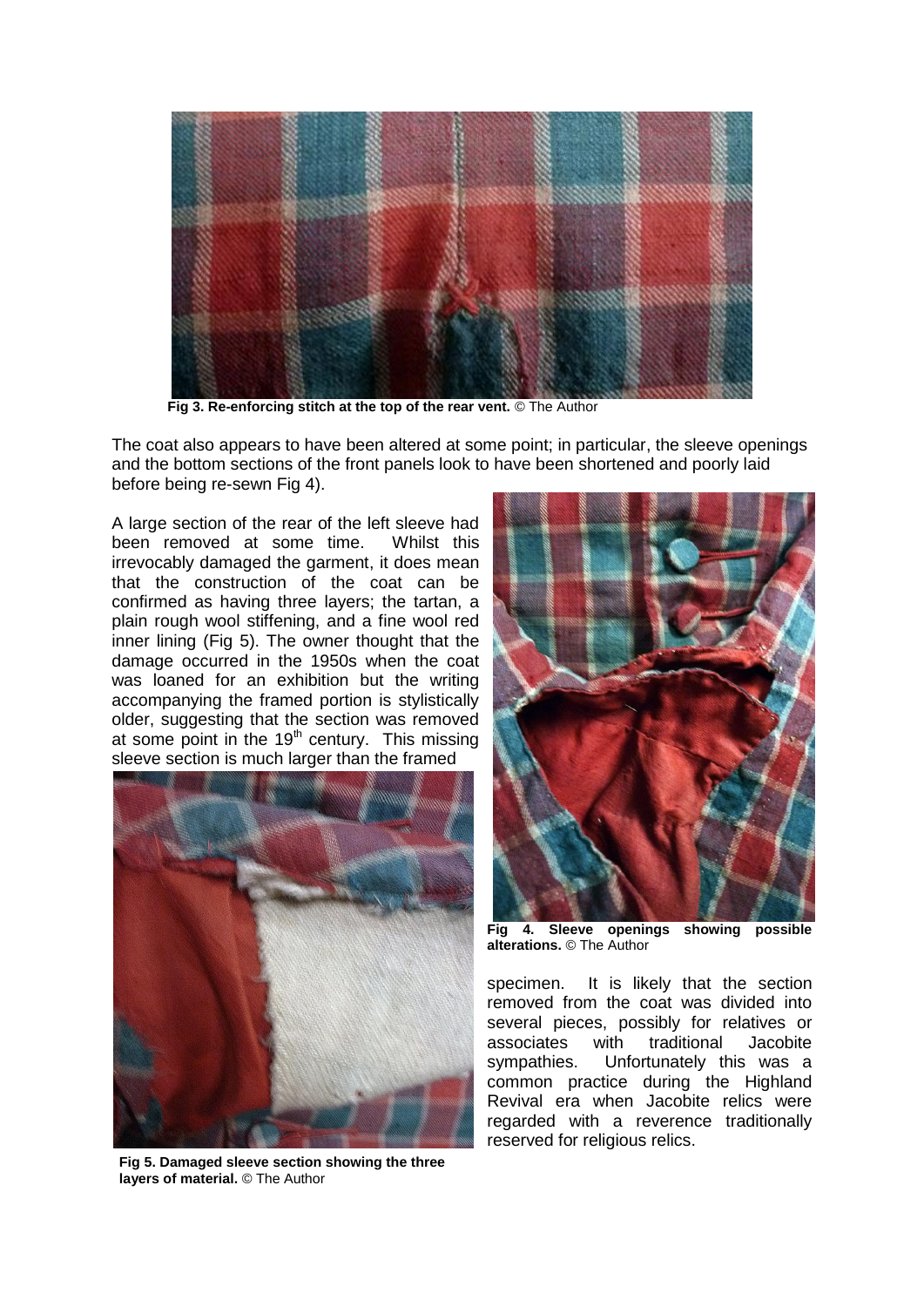### **The Tartan**

This three colour pattern is an example of the development of a basic check into a simple tartan by the addition of a third colour, in this case a narrower stripe separating the two balanced ground colours. Although the colours appear to be red, yellow and blue, the latter two were originally white and green; the white has yellowed with age, whereas in the green, which was produced by combining yellow and blue, the yellow element of the dye has faded to leave the blue. A similar result is seen many mediaeval tapestries where the grass and trees are often blue. Dye analysis of these shades would almost certainly show that the red was dyed with cochineal, the white is an unbleached or ecru yarn, and that the green is a combination of indigo for the base blue and an unidentified yellow dyestuff. The original shades are still visible on the area of cloth protected by the pocket flap (Fig 6), whilst Fig 7 shows the reconstructed sett.





**Fig 6. Under the pocket flap showing the difference in fading.** © The Author  **Fig 7. The reconstructed tartan.** © The Author

The simplicity of the tartan, which was previously unknown to scholars, made it ideal for use in clothing as the pattern would have been easy to match resulting in less waste. A coat such as this would have needed less cloth than an equivalent one made from a busy tartan.

This simple pattern is similar to a number of tartans that appear in mid-18<sup>th</sup> century portraits, and whilst it was owned by a Carnegie, it cannot be regarded as a Carnegie tartan. Nor, is it linked to any particular family or area, The cloth is likely to have been woven, and the coat made, somewhere in the Lowlands and the pattern was probably selected in part because of the large amount of red used. Red was a sign of wealth across Europe until the mid-19th century when the introduction of chemical dyes made it cheaper and more widely available.

### **Conclusion**

The style of this coat is consistent with its claimed mid-18th century date and, notwithstanding the damage to the sleeve and some apparent minor alterations, it is in remarkable condition which is testament to the fact that it has been preserved and handed down through the family for over 250 years.

Whilst family tradition has it that the coat was worn by Prince Charles Edward during his wanderings in the Highlands after Culloden there are a number of inconsistencies in the story, not least of which is the coat's size. Whilst a 28" chest would not have been unusual for a man of the time, other garments known to have been worn by the Prince show that he was more robust with a chest nearer 36". Such a high quality coat would have also